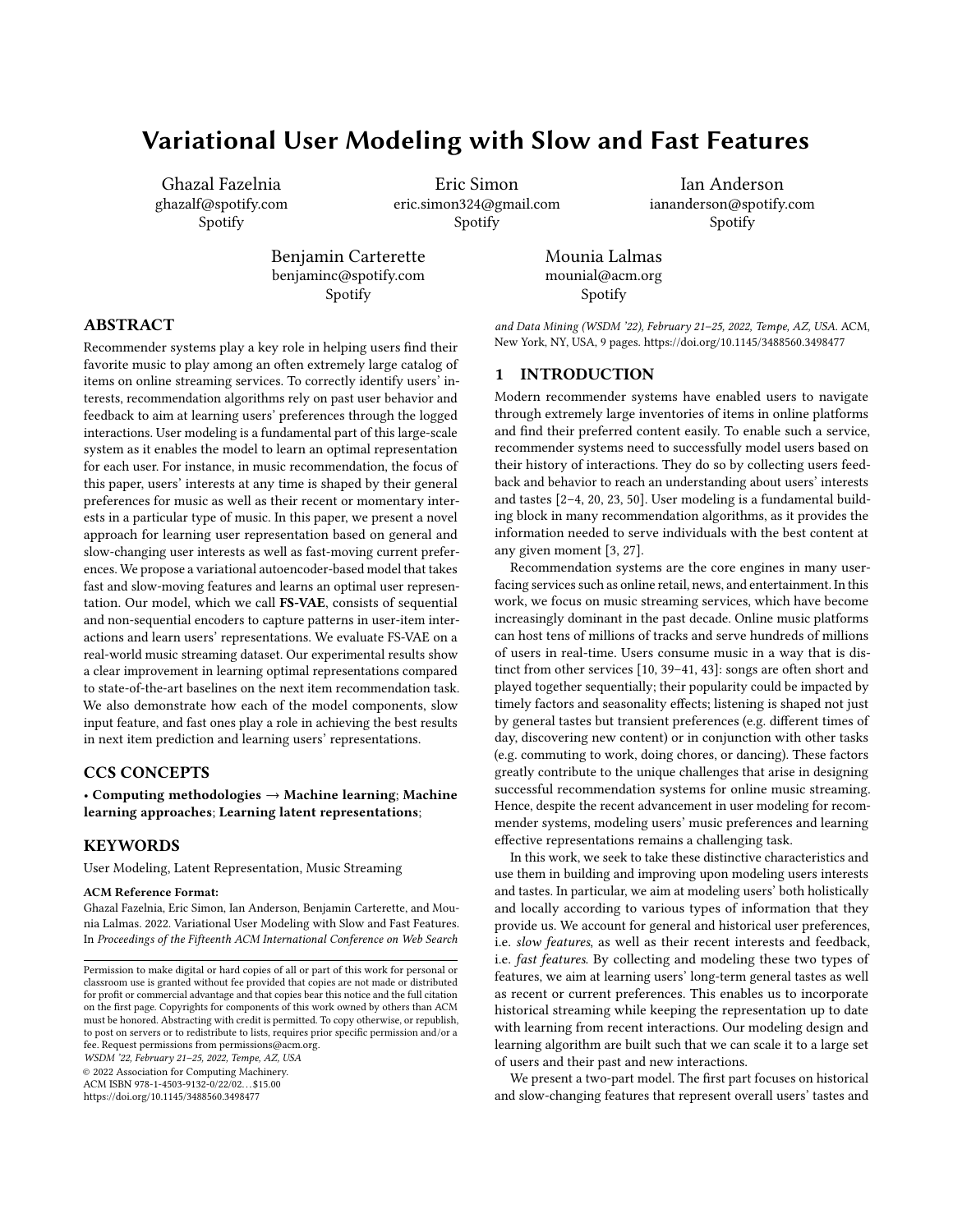preferences in music, whereas the second part represents recent consumption and interaction behavior from fast-changing features to account for current interests. We build the network architecture with both components and train together with an end-to-end learning algorithm. We propose probabilistic encoder components for each part inside a larger variational autoencoder framework [\[21,](#page-8-11) [36\]](#page-8-12). We then represent the user with the output of the learned encoding stage. Probabilistic approaches have shown promising performances in user modeling. They can be used to learn a generative model for representing users rather than a point estimate. This enables the system to model various aspects in tastes and interests for each individual, encompass uncertainty in representation, and generalize better to the whole population.

We illustrate our results on a real-world music streaming dataset and demonstrate how each model component contributes to achieving the best result in modeling users. Essentially we elaborate how slow and fast features play a role in the representation, and how model design and learning algorithm can capture holistic user interests as well as current preferences. In particular, we summarize our contributions in answering the following research questions.

#### Our contributions aim to answer the following research questions:

- [RQ1] Can user modeling be improved by incorporating past users' interactions as slow features as well as recent users' consumption as fast features?
- [RQ2] How do our learned user embedding vectors compare to other baselines? What can we learn from our learned embedding space?
- [RQ3] How much do the slow and fast feature components impact user representation?

We aim at investigating these research questions throughout our modeling process, training, and evaluation. We develop a model to effectively capture patterns in user interactions and embed that into their representation. We split the input features based on the pace with which they change, slow and fast features. We design the model such that it treats each feature set differently to learn user general and momentary preferences efficiently and combine them into an embedding vector. Finally, we show the advantages of our method over the baselines in the experiments section.

We summarize our main contributions as follow:

- We define slow and fast features to capture general users' preferences as well as their instantaneous tastes.
- We model slow and fast features non-sequentially and sequentially, respectively. This strategy allows for capturing distinctive information in both of these features, adjusting the model according to the nature of input features. It further enables us to efficiently incorporate a large set of input features and expand the available user information for the model without compromising the time complexity.
- We develop the model for user representations in a probabilistic framework to learn the generative process. This would help with us having a function learned through the inference process for representation rather than point estimates. Variational inference enables us to capture non-linearities in highly complex user behavior and understand the patterns.

• We design an end-to-end training for the Variational inference with and evaluate the model on a recommendation task as a proxy and compare to the state-of-the-art baselines.

# 2 RELATED WORKS

Recommender systems have been ubiquitous to many user-facing platforms over the past two decades. Originally, they were built by collecting implicit and explicit user feedback to make desirable personalized suggestions [\[2](#page-8-0)[–4,](#page-8-1) [23\]](#page-8-3). Collaborative filtering is among the most successful approaches for recommendation. The assumption is that users who consume many similar items would have similar tastes and interests. Hence, matrix factorization approaches have been successful in modeling users based on their interactions with items. Recent advances in probabilistic models, variational approaches, and deep factorization models have shown promising results regarding the recommendation tasks [\[14,](#page-8-13) [19,](#page-8-14) [22,](#page-8-15) [28,](#page-8-16) [30,](#page-8-17) [38,](#page-8-18) [49,](#page-8-19) [51\]](#page-8-20). Mainly, they jointly learn user and item representations through optimizations for specific recommendation tasks.

Depending on other sources of information available beyond implicit or explicit feedback, recent works in recommender systems can be further categorized: content-based recommender systems rely on item-specific features and information [\[1\]](#page-8-21). Hybrid recommender systems combine the collaborative filtering approach with the content based modeling [\[9,](#page-8-22) [24\]](#page-8-23). Context-aware recommenders utilize the available contextual information for users and items to provide the best contextual recommendation [\[34\]](#page-8-24).

More recently, deep learning approaches have greatly improved the recommendation results on various personalization tasks [\[50\]](#page-8-4). Session-based models have aimed at learning users' intent within a session [\[44\]](#page-8-25). They focus on capturing instantaneous users' interests to provide them with the best timely item match [\[16,](#page-8-26) [33\]](#page-8-27). Sequential recommender systems exploit the sequential nature of user-item interactions [\[12,](#page-8-28) [33,](#page-8-27) [44,](#page-8-25) [45\]](#page-8-29). Recurrent neural networks have been widely used to model such properties and have shown great results in various next-item recommendation settings [\[5,](#page-8-30) [11,](#page-8-31) [25,](#page-8-32) [35,](#page-8-33) [46\]](#page-8-34). The latter approaches are scalable and can account for a long time horizon of user interaction and consumption in learning representations. However, they lack precision when it comes to picking up on current users' tastes and timely interests. The former are great at modeling recent trends in user interests, but have limitations on large-scale datasets as it is hard to scale them up to include various features over long sequences.

Our model is based on a hybrid recurrent neural network architecture that takes in recent interaction as sequential "fast" features and aggregates over historical interaction as non-sequential "slow" features. Our framework analyzes these features separately in the initial stage. This mixed approach allows us to capture all-time user interests through slow features yet account for recent fast sequential interactions to capture current users' tastes. In addition, we could utilize a wider range of input features without jeopardizing the time complexity. We aggregate features that represent general users' tastes and treat recent interactions sequentially to learn current users' tastes.

Turning to prediction task, next-item prediction has been a widely-used choice in sequential or session-based settings [\[44\]](#page-8-25).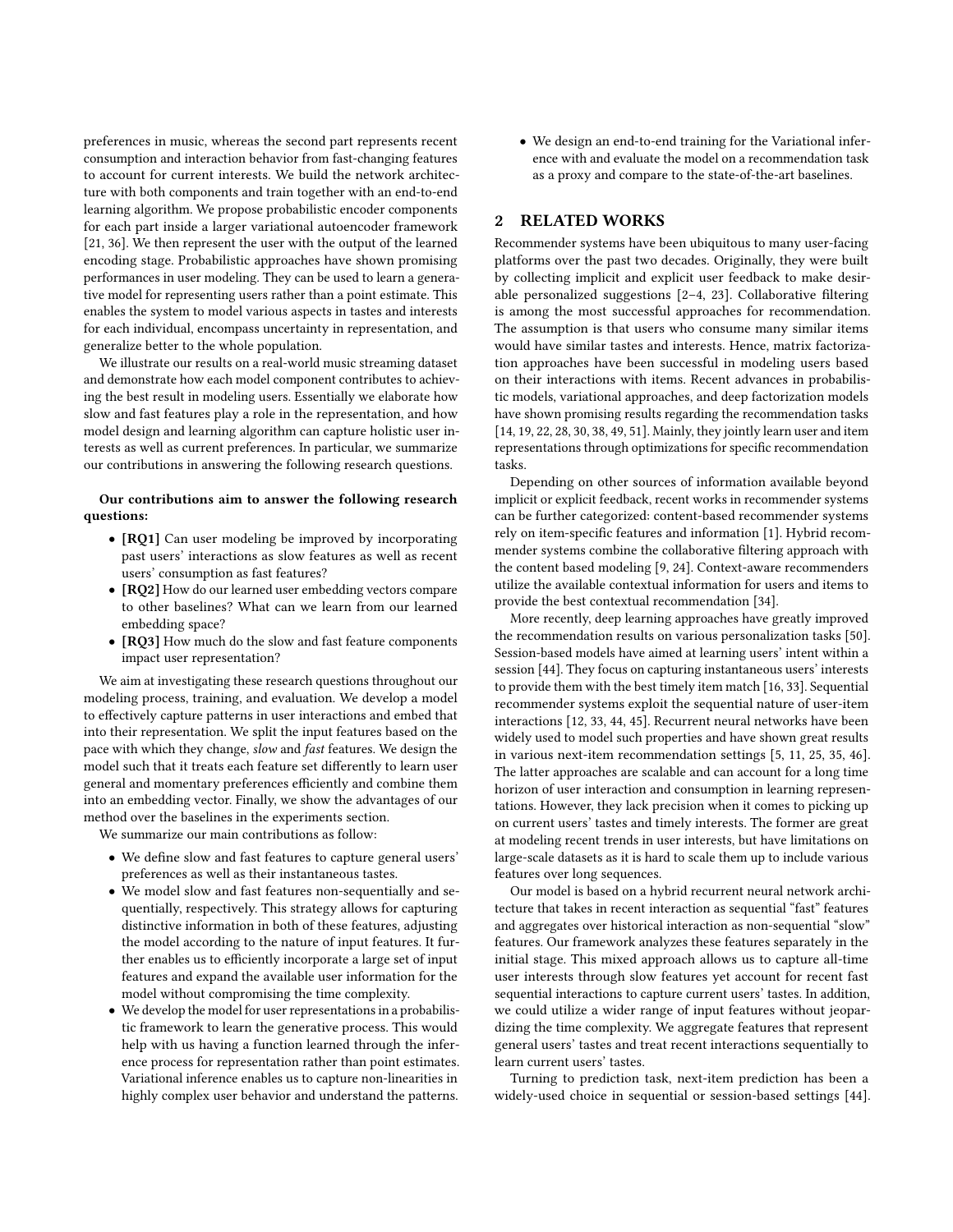However, with a very large item pool, predicting the next item could become intractable. Predicting the embedding of the next item rather than the item itself has been introduced to resolve this issue [\[25\]](#page-8-32). To this end, we mainly focus on learning user representation based on their fast and slow-changing features. We set the embedding of the next item to be our target within our learning process.

Variational-based approaches benefit from the non-linear probabilistic capacities which allow them to go beyond traditional linear factorization routes [\[28\]](#page-8-16). Probabilistic latent factor models exploit the underlying similarities among items that are consumed together [\[31,](#page-8-35) [32,](#page-8-36) [47\]](#page-8-37). Consequently, user representations are based on the representations of the items that they have interacted with in the past. Variational autoencoders enable us to infer the latent patterns and themes among large-scale user-item interaction datasets powered by neural networks [\[15,](#page-8-38) [48\]](#page-8-39). To capture complex structure in user behavior, we design a new variational autoencoder with two main components to learn from fast and slow features separately. The autoencoder is trained end-to-end to learn from both slow and fast feature sets simultaneously.

Music recommendation has been a challenging area of research in the past decade [\[7,](#page-8-40) [10,](#page-8-7) [40,](#page-8-41) [41\]](#page-8-9). While the classic recommendation models could be applied to the music domain, in practice many of them are not feasible due to the distinct characteristics of this domain. First, the consumption intents that tracks are listened to highly differ from other recommender systems as they are often sequential and context-dependent. Second, track lengths are shorter than movies yet higher than the time spent with or browsing an item in e-commerce. Last, users have general musical preferences which change slowly over time, yet they could have a short-time interest in a particular musical content. By incorporating both slow and fast features, our model is able to better represent these factors that make music recommendation distinct.

#### <span id="page-2-0"></span>3 METHOD

In this section, first, we introduce and formalize our notation. Second, we introduce the various components of the model and expand them. Last, we present the model architecture and outline on the generative and inference processes.

#### 3.1 Notations

We index users with  $\{1, 2, \ldots, U\}$  and music tracks with  $\{1, 2, \ldots, N\}$ . For each user  $u$  at time  $t$ , we denote the sequential features as  $x_u^s(t) \in \mathbb{R}^{d_s \times w}$  and non-sequential ones as  $x_u^n(t) \in \mathbb{R}^{d_n}$  where  $d_s$ , w, and  $d_n$  represent the dimension of sequential features, sequence length, and the dimension of non-sequential features, respectively. We define the variable  $z_u(t) \in \mathbb{R}^{K}$  to represent user u at time *t*. Finally, we use  $x_u(t) = [x_u^s(t), x_u^n(t)]$  to represent the sequential and non-sequential features corresponding to  $u$  at time . Figure [1](#page-3-0) illustrates the input features to the model. The model takes in the recent interaction as fast features sequentially,  $x_u^s(t)$ . We aggregate over historical interactions,  $x_u^n(t)$ , and set that as the slow features for the model.

Without loss of generality and to clarify this further, we assume we have a music streaming dataset consisting of users and tracks. This dataset has a record of tracks played by users as well as the timestamp of the play. These features correspond to the fast input features that the model would take in as sequences at time t,  $x_u^s(t)$ . This dataset also contains aggregate features, such as total plays, total likes, skips, and restarts up to time  $t$ . These features, which are collected over a long period of time, are denoted by  $x_u^n(t)$ .

#### 3.2 Model Components

To learn and train an end-to-end model with slow and fast feature, we design a two-component variational autoencoder to learn latent variables corresponding to each of those input components. We provide a brief overview of the specific part of the model next.

3.2.1 Recurrent Neural Networks (RNNs). The simplest recurrent neural network models a sequence of variables  $y = (y_1, ..., y_T)$ with a neural network that takes as input a corresponding sequence of variables  $x = (x_1, ..., y_T)$  along with internal hidden states from the network  $h = (h_1, ..., h_T)$ . When the model is probabilistic, this can be viewed as a joint likelihood of the data,  $p(y|\theta) =$  $p(y_1 | \theta) \prod_{t=2}^T p(y_t | y_{t-1}, \theta)$ , where  $p(y_t | y_{t-1}, \theta) = p(y_t | h_t)$  and  $h_t =$  $f_{\theta}(x_t, h_{t-1})$  for  $t > 0$ , often with  $x_t \equiv y_{t-1}$  in the recurrent setting. The non-linear function  $f_{\theta}$  can be a recurrent cell in a neural network. When multiple sequences are observed, a straightforward approach is to treat them as independent from the same RNN [\[13\]](#page-8-42).

3.2.2 Variational Autoencoders. Generative modeling is a broad area of research that seeks to learn the distribution of data points. To optimally approximate the data generating process, modeling assumptions are put in place regarding the likelihood of observations given the model parameters. Model parameters are probabilistic variables drawn from a defined prior distribution. Expressive and informative prior distributions help to identify and model complex underlying structures in the data [\[21,](#page-8-11) [36\]](#page-8-12).

Inference algorithms aim at estimating posterior distributions to complete the learning process. However, most large and high dimensional datasets need complex generative models for which the exact inference task becomes analytically implausible. Approximate inference techniques such as Markov Chain Monte Carlo (MCMC) and variational inference have been widely used to perform the approximation task [\[37\]](#page-8-43). While they have been very successful in a variety of applications, they remain un-scalable for large datasets. Variational autoencoders on the other hand aim at tackling this issue by amortization assumption and batch inference. Given a dataset X, the generative model is defined as  $x \sim p(X|z)$  and  $z \sim$  $p(z)$ . Calculating  $p(z|x)$  might be impossible due to an intractable integral in the denominator of  $p(z|x) = p(x|z)p(z)/p(x)$ .

Variational inference approximates the true distribution with an estimation  $q(z)$  where q is usually selected from a family of distribution and the optimization seeks to find a member that is the closest to the true posterior distribution [\[6\]](#page-8-44). KL-divergence is a standard metric to evaluate the approximate posterior. Since the posterior is unknown, calculating the divergence value remains challenging. However, a simple re-writing of this KL-divergence would result in:

 $KL(q_{\theta}(z|x)||p(z)) = log(p(X)) + E_q[log(q_{\theta}(z|x))] - E_q[log(p(x, z))]$ 

Since KL-divergence is always non-negative, and  $log(p(X))$  is constant with respect to posterior parameters, taking the gradients to minimize the KL would be equivalent to taking the gradient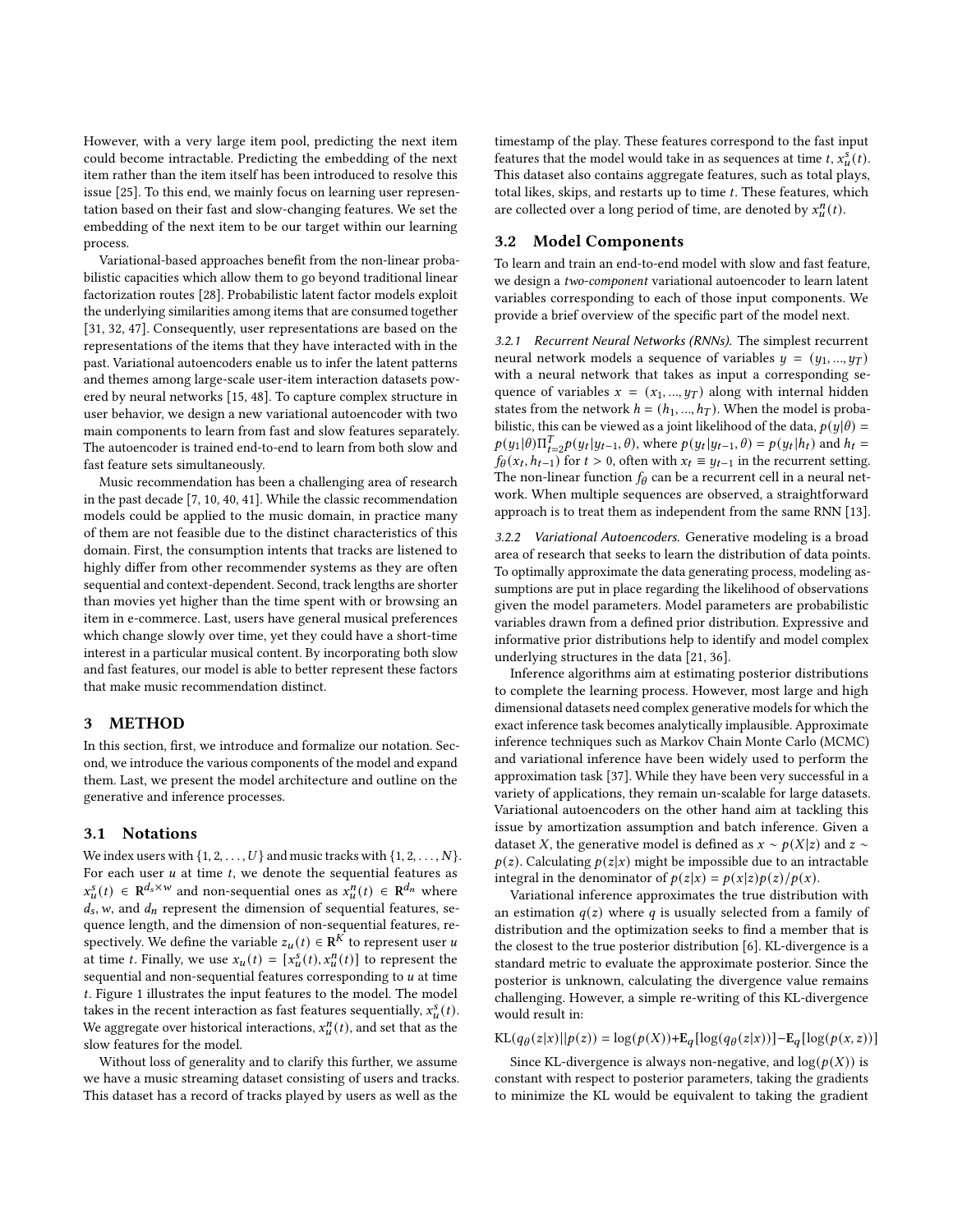<span id="page-3-0"></span>

Figure 1: Input features to the model. The model takes in recent and historical interactions as fast and slow features in sequential and non-sequential order.

to maximize the rest of the terms of the equation. Therefore, in order to minimize the unknown KL term, one can maximize the Evidence Lower Bound (ELBO). The ELBO for one single data point in variational autoencoder would be:

$$
\mathcal{L}_i(\theta) = \mathbf{E}_{q_{\theta}(z|x_i)} [\log(p(x_i|z))] - \text{KL}(q_{\theta}(z|x_i)||p(z))
$$

If we parametrize the generative process with  $\phi$ , then:

<span id="page-3-2"></span>
$$
\mathcal{L}_i(\theta, \phi) = \mathbb{E}_{q_\theta}[\log(p_\phi(x_i|z))] - \text{KL}(q_\theta(z|x_i)||p(z)) \qquad (1)
$$

The final optimization target would be to maximize:

$$
\mathcal{L}(\theta,\phi) = \sum_{i=1}^{N} \mathcal{L}_i(\theta,\phi)
$$

This process casts the inference as an optimization problem with respect to the posterior parameters.

## 3.3 Model Architecture

With the building blocks of the last section, we now present the main model and outline the generative and inference processes.

3.3.1 Generation. In the generative process, we define the decoding process using the encoded state  $z_u(t)$  with sequential and nonsequential components. The latent parameters are a function of a recurrent state and a non-recurrent state corresponding to the encodings for fast state and slow state features, respectively.  $q$  could be a linear concatenation function.

$$
z_u(t) = g(z_u^s(t), z_u^n(t))
$$

The generative process for user  $u$  at time  $t$  is:

$$
x_u^s(t) \sim \mathcal{N}(\mu_x^s(z_u^s(t)), \sigma_x^s(z_u^s(t))),
$$
  
\n
$$
\mu_x^s(z_u^s(t)), \sigma^s(z_u^s(t)) = f_{\phi}^{dec,s}(z_u^s(t), h_{t-1})
$$
  
\n
$$
x_u^n(t) \sim \mathcal{N}(\mu_x^n(z_u^n(t)), \sigma_x^n(z_u^n(t))),
$$
  
\n
$$
\mu_x^n(z_u^n(t)), \sigma^n(z_u^n(t)) = f_{\phi}^{dec,n}(z_u^n(t))
$$
\n(2)

where the prior distributions are as follows:

$$
z_u^s(t) \sim \mathcal{N}(0, \mathbf{I}_K), z_u^n(t) \sim \mathcal{N}(0, \mathbf{I}_K)
$$
\n(3)

Then, the joint probability distribution and the posterior approximate can be found as:<br> $h(n, (1, T), \tau, (1, T))$ 

$$
p(x_u(1:T), z_u(1:T)) = \Pi_t p(x_u(t)|z_u(t))p(z_u(t))
$$
  
 
$$
q(z_u(1:T)|x_u(1:T)) = \Pi_t q(z_u(t)|x_u(1:t), z_u(1:t-1))
$$
 (4)  
 
$$
h_t = f(x_u(t), z_u(t), h_{t-1})
$$

3.3.2 Inference. In the encoder, we define the probability distributions as follow:

$$
z_u(t)|x_u(t) \sim N(\mu_z(x_u(t)), \sigma_z(x_u(t)))
$$
  

$$
\mu_z(x_u(t)), \sigma_z(x_u(t)) = f^{enc}(x_u(t), h_{t-1})
$$
 (5)

The goal is to maximize the variational lower bound. For the posterior inference, we can compute the Evidence Lower Bound (ELBO) as follows:

<span id="page-3-1"></span>
$$
\mathbf{E}_{q(z_{1:T}|x_{1:T})} = \Big[ \sum_{t=1}^{T} \log(p(x_t|x_{1:t-1}, z_{1:t})) - \text{KL}(q(z_t|x_{1:t}, z_{1:t-1}) || p(z_t|x_{1:t-1}, z_{1:t-1})) \Big]
$$
(6)

$$
\mathcal{L}(\phi, \theta, X) =
$$
\n
$$
\sum_{u} \sum_{t=1}^{N_u} \left\{ \frac{1}{2} \sum_{k} (\sigma_k)(t) - 1 - \log(\sigma_k)(t) + \mu_k(t)^2 \right\} - \tag{7}
$$
\n
$$
\mathbf{E}_{\varepsilon \sim N(0, 1)} \left[ \log(p_\phi(x_u(t)|z(\varepsilon, t))) \right] \}
$$

The main model architecture is depicted in Figure [2.](#page-4-0) Features are split into a fast and slow set and are processed by separate encoders. Sequential encoder consists of two LSTM cells with LeakyReLU activation function. Regular encoder is a two-layer feedforward network with a LeakyReLU activation. Next, they pass through another cell to produce the user representation. The decoder is a two-layer cell. We use dropout layers in the encoder and decoder to avoid overfitting and generalize better.

Reparametrization Trick. The evidence lower bound in Equation [6](#page-3-1) is known to have challenges with respect to the gradients for optimizing  $\phi$  in the sampling process. The *reparametrization trick* [\[21,](#page-8-11) [36\]](#page-8-12) resolves this issue; it first samples  $\varepsilon \sim \mathcal{N}(0, I_K)$  and reparametrizes  $z_u(t) = \mu_z(x_u(t)) + \varepsilon \sigma_z(x_u(t))$ . With this process, the stochasticity in sampling is with regard to  $\varepsilon$  which makes backpropagation for optimizing  $\phi$  plausible.

Modified VAE. The ELBO derived in Equation [1](#page-3-2) can be interpreted as the sum of two terms. The first term,  $\mathbf{E}_{q_{\theta}(z|x_i)}[\log(p(x_i | z)]),$  is the negative reconstruction error, and the KL could be viewed as a regularization term. The role of reconstruction is to maximize the likelihood of data under the posterior approximation distribution while the KL term penalizes the posterior distributions that are far from the prior. Viewing the ELBO as a trade-off between these two terms has inspired previous works to achieve more powerful inference processes by changing the regularization weight [\[17,](#page-8-45) [18,](#page-8-46) [28\]](#page-8-16). In particular,  $\beta$ -VAE is defined as:

$$
\mathcal{L}(\theta, \phi) = \mathbf{E}_{q_{\theta}}[\log(p_{\phi}(x|z))] - \beta \cdot \text{KL}(q_{\theta}(z|x)||p(z))
$$

Here,  $\beta = 1$  results in the original ELBO objective.  $\beta > 1$  promotes learning an efficient representation of data and pushes the regularization further. However, if we let  $0 < \beta < 1$ , we can weaken the influence of the KL, and as a result the prior distribution [\[28\]](#page-8-16). This further helps to avoid a variational collapse. Although this might lower the model's ability to generate novel user representations, it improves the reconstruction error. This enhances the performance especially on recommendation tasks, which often is the ultimate goal. To avoid exploding gradients, we set the initial  $\varepsilon$  to zero.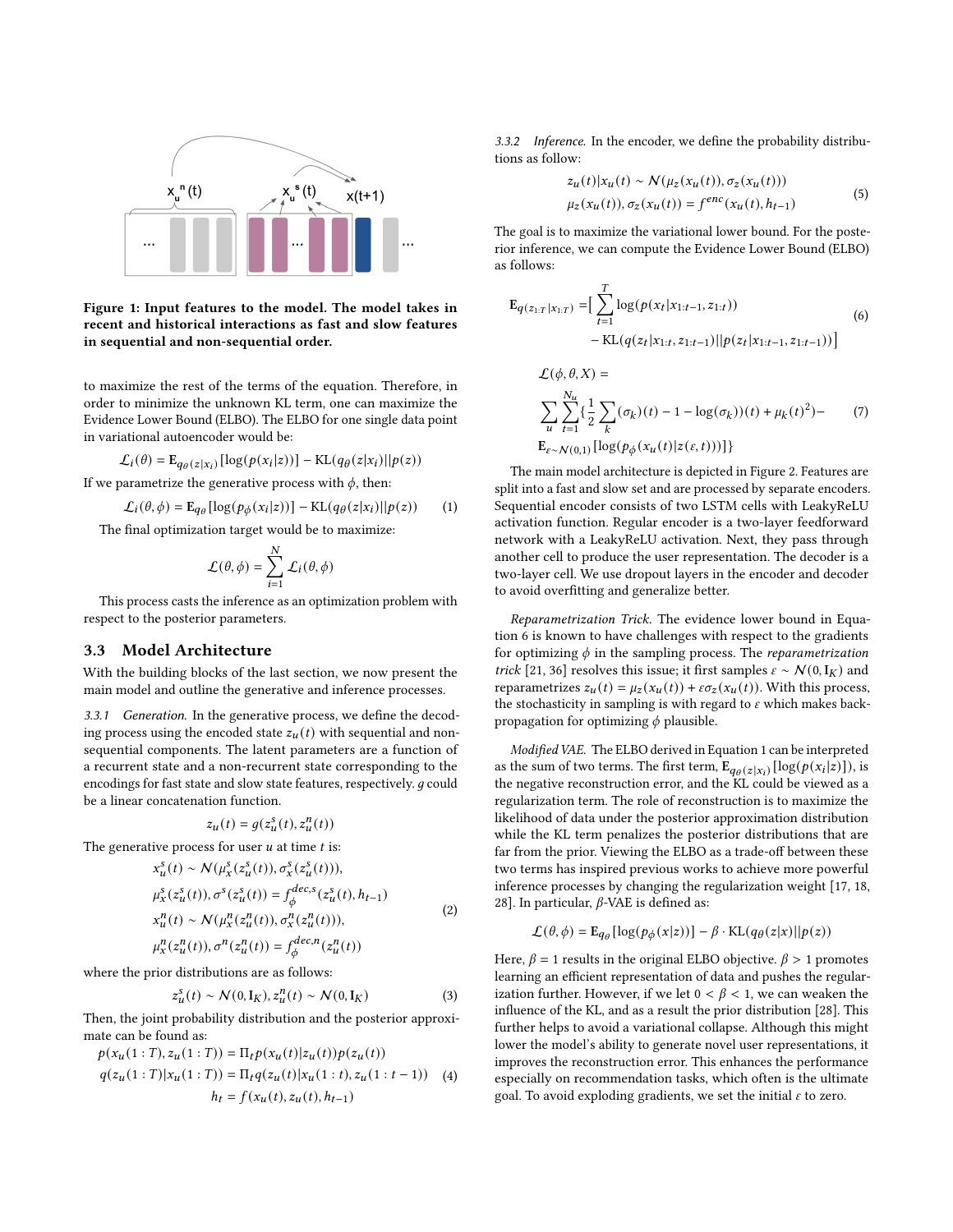<span id="page-4-0"></span>

Figure 2: The overall architecture of our model, FS-VAE. Fast and slow input features are taken by the variational encoder separately. They merge after the encoders to generate the user representation before passing through a variational decoder. The decoder output is shown in concatenation.

## 3.4 Training Process

In Algorithm [1](#page-4-1) we summarize the training steps using an stochastic optimization.

<span id="page-4-1"></span>

| <b>Algorithm 1</b> Training VAE for Optimizing the ELBO           |
|-------------------------------------------------------------------|
| <b>Input:</b> Matrix $X$ of all users histories.                  |
| Initialize $\theta$ and $\phi$ randomly.                          |
| while not converged do                                            |
| Sample a batch of users $D$                                       |
| For $u \in \mathcal{D}$ select $x_u$ for all its time steps.      |
| Generate $\varepsilon \sim \mathcal{N}(0, I_K)$                   |
| Compute $z_u$ for all time steps.                                 |
| Compute the gradients $\nabla L_{\theta}$ and $\nabla L_{\phi}$ . |
| Compute the aggregate gradient from this batch                    |
| Update $\theta$ and $\phi$ by taking the gradient step.           |
| end while                                                         |
| <b>Output:</b> $\theta$ and $\phi$                                |

# 4 EXPERIMENTS

We present the experimental results performed on a real-world music dataset. We start with introducing the dataset.

#### 4.1 Dataset

We evaluate our approach on a real-world music streaming dataset consisting of a sample of 150,000 users over a 28-day period. As we focus on learning user representation, we let each track be represented by an 80-dimensional real-valued vector acquired in a pre-processing step. These track representations are based on track co-occurrences in playlists meaning that two tracks are likely to be near each other in the embedding space if they co-occur in playlists and vice-versa. This particular embedding space has been previously shown to work well for music recommendation [\[29\]](#page-8-47). The same track representations are used for all the experiments.

This dataset contains the times of each listening event and aggregated users' interactions with tracks (if any). These are i) like, which is the total number of likes, ii) add to a playlist, which corresponds to the total number of tracks added to their personal playlists, iii) skip, which is the total number of skipped tracks, and finally iv) restart, which is the total number of restarts.

#### 4.2 Exploratory Analysis

In order to gather insights for our research questions and support modeling decisions, we first present an exploratory analysis of the dataset.

In particular, we investigate the slow-moving features and explore their properties. Figure [3](#page-5-0) shows the portion of plays in different parts of a day. As seen here, the majority of the listening events happen during the afternoon and evening hours. As previous works have noted [\[16,](#page-8-26) [26,](#page-8-48) [42\]](#page-8-49), the time of the day could indicate users' interests, tastes, and budget in interacting with an app or listening to music. Therefore, it has a potentially significant impact on users' streaming content. As will be shown later in the experiments, including time of day as an input feature improves accuracy when predicting users' next plays.

Figure [4](#page-5-1) shows the average portions of skips by users' throughout the day. This plot indicates the difference in skip rate which could be influenced by users' mood, engagement, satisfaction, or interest. Incorporating skips as input feature could further help the model to learn users' preferences and improve user representation [\[8,](#page-8-50) [16\]](#page-8-26).

To better understand our slow input features, we illustrate their pairwise correlation in Figure [5.](#page-5-2) Most features tend to have a low correlation (indicated by small positive values), and no pairs seem to be negatively correlated. As expected, total plays and plays from the liked tracks have the highest pairwise correlation, which highlights the fact that users prefer to turn to their liked tracks when listening to music. The high pairwise correlation between total plays and skips is an interesting insight. Contrary to what might seem the direct effect of skipping tracks, they are correlated with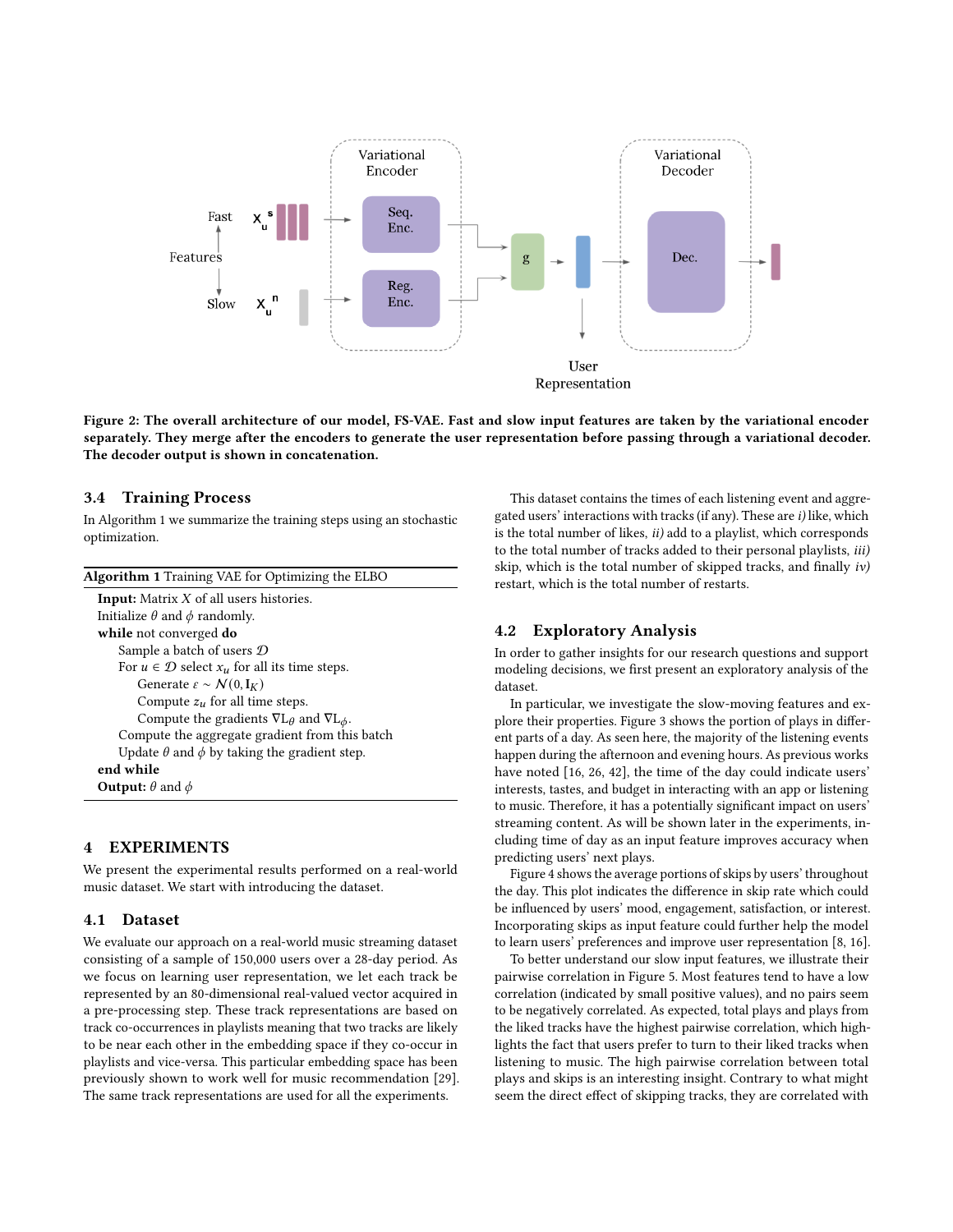<span id="page-5-0"></span>

Figure 3: The portion of all tracks that are played by users over different parts of a day. Afternoon and Evening plays overall account for more than half of the plays.

<span id="page-5-1"></span>

Figure 4: The portion of skips when listening to a track by users over different parts of a day. Time of a day could affect user interaction as well as engagement with the streaming track. Users tend to skip more tracks on average later in a day compared to other dayparts.

more plays overall. Skips could indicate user engagement with the streaming music and help to understand their momentary preferences. They emphasize that although the user is not interested in the current track, they would like to stay and continue listening. Similarly, restart, skips, and total plays all have high pairwise correlation which suggests that like skips, restarts indicate high user engagement and interest in continuing to listen [\[16\]](#page-8-26). Without having to explicitly interpret the purpose of these behavioral actions, we let the model learn patterns in users' listening history, capture users' interests, and represent them in their embeddings. We split the data into two groups. As shown in Figure [1](#page-3-0) we aggregate over historical interactions and set them as slow features, while keeping the recent data as sequences as fast features. The model is designed to capture patterns from this data and learn a comprehensive user embedding at any time step.

#### 4.3 Experimental Set-up

We now present the experimental results for training the model and learning user representations. Our main task is the following: given a user's listening history as a sequence of tracks along with their interaction, how well can we learn the user's representation? To measure the performance, as mentioned in Section [3,](#page-2-0) we train the model to predict the next track played by the user. A shorter

<span id="page-5-2"></span>

Figure 5: Correlation between slow input features. Higher values indicate a higher correlation between the features. Although most features have low pairwise correlation, some could be highly correlated, such as total plays and plays from the liked tracks.

distance in track space would be our proxy to evaluate the learned user representation.

After the training step, we evaluate the model for prediction error (L2 loss) on a held-out test dataset. In addition to that, we measure the cosine distance between the predicted track and the ground truth. Lastly, we perform an ablation study to understand the role of each part of the model in the performance. In particular, we investigate how the sequential input, sequential model architecture, and the generative process contribute to the results.

4.3.1 Training Setup. Our model is trained to maximize the ELBO as it learns the user representation in the encoding step on predicting the next played tracks by users. FS-VAE parameters are:  ${d_s = 82, w = 5, d_n = 6, K = 80}.$  The output target is an 80dimensional next track prediction. We train the model using Adam optimizer with learning rate =  $10^{-5}$  for 100 epochs. We let  $\beta = 0.5$ to allow to weaken the influence of the prior distribution. These hyperparameters are tuned using {70%, 20%, 10%} split for training, validating, and testing and correspond to the best performing results.

4.3.2 Baselines. To evaluate the performance of our model FS-VAE, we compare with the following baselines:

- Vanilla RNN: This baseline takes in the sequential features and trains an RNN model to predict the next track played by a user.
- Aggregate Sequence: For this baseline, we aggregate the sequential features and feed them along with the slow features to the model.
- Popularity: We use popularity to recommend the next tracks to the users.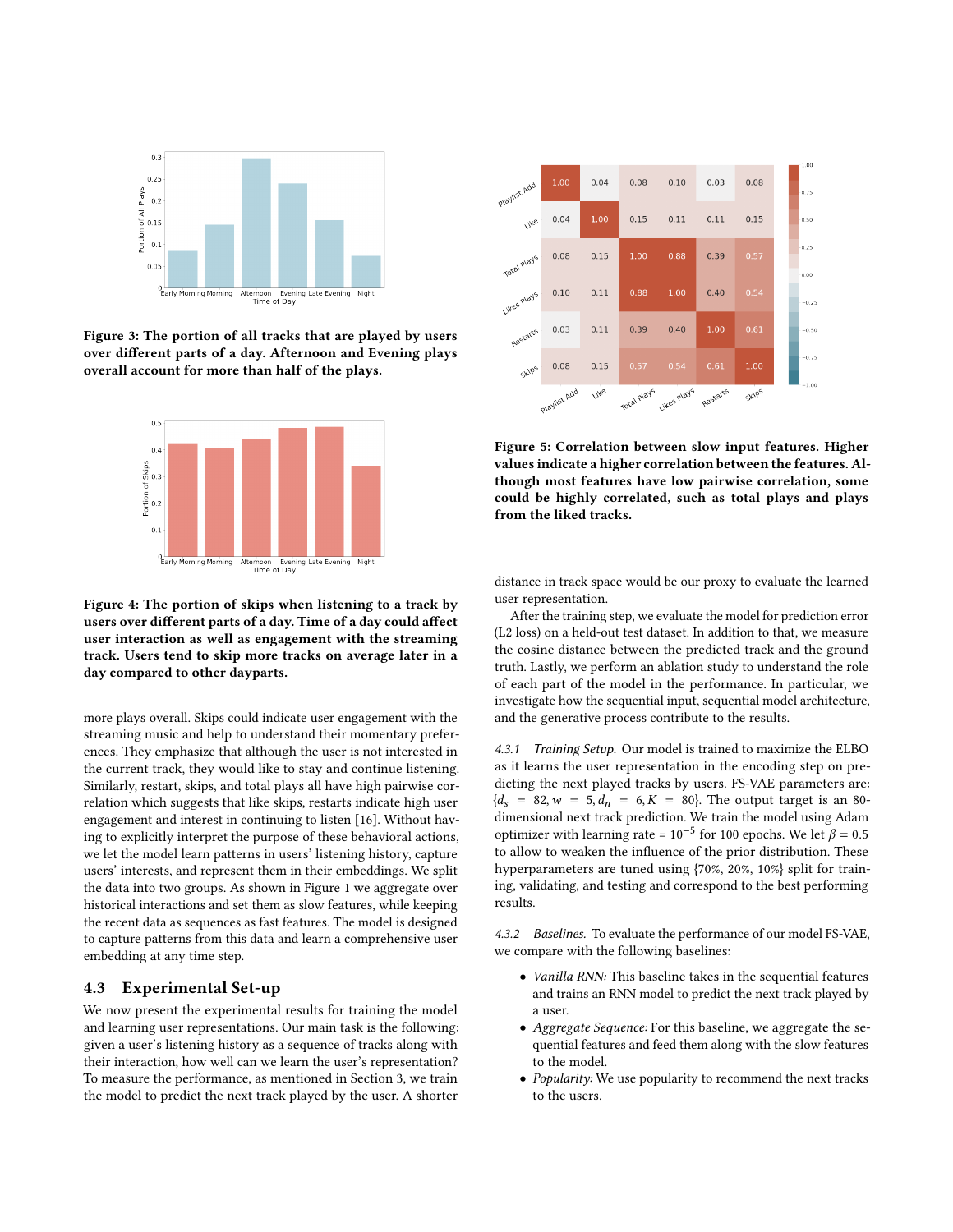- Average: Since we are training and predicting in the track embedding space, this baseline takes the average of past tacks listened to by a user as the next track prediction.
- LatentCross: This RNN-based model combines the sequential features with contextual features into a deep architecture for a recommender system [\[5\]](#page-8-30). We modified the objective to match our ELBO loss and replaced the softmax with a feed forward cell. We fix the embeddings for tracks, and only let it train for the user embeddings.
- *JODIE:* This model learns the embeddings from sequential and contextual features [\[25\]](#page-8-32). We aggregated over skips to match our setting, and we fixed the track embeddings, similar to other baselines.
- VAE Collaborative Filtering: This is a collaborative filtering baseline that trains a variational autoencoder for recommendation tasks [\[28\]](#page-8-16). In order to match our settings, we set the track embeddings fixed and only trained the user matrix. We performed a grid search to pick the best  $\beta$  value for this experiment.

## 4.4 Results

In this section, we present the experimental results to evaluate our approach and answer our research questions.

4.4.1 Evaluation on Next Track Prediction. To answer our first research question RQ1, we evaluate our approach on the next track prediction task. We show the results in Table [1.](#page-6-0) We run each experiment 10 times and show the average results alongside the standard deviation in each row and corresponding column. L2-norm distance (L2 Distance) shows the Euclidean distance in the embedding space for the next track prediction and cosine distance shows one minus the cosine similarity in that space.

Our model FS-VAE results in significant improvement in prediction distances among the candidates. JODIE, LatentCross, and VAE-CF are the top competitors but result in significantly higher L2 distances and noticeable inferior performance cosine distances. This suggests that our model could predict the embedding of the next track played by the user with higher accuracy with lower Euclidean distance. As regions in track embedding space usually correspond to distinct music genres or types, prediction in the vicinity of the target becomes very crucial. This would be essential in an online setting where the recommender system generates recommendations for users and there is no ground truth. Our model could estimate the neighborhood in the track space that the user would be interested in, and could suggest them music tracks in that region.

4.4.2 Analyzing User Embedding Space. To further analyze FS-VAE qualitatively and investigate the user embedding space and answer our second research question RQ2, we monitor the learned vectors after few updates. In particular, we are interested to know how much movement our model creates in the user embedding space after several updates and how much that differs from an average baseline. Moreover, our goal is to analyze the embeddings produced by the model to collect qualitative insight on what might be contributing to the improved prediction results that the model generates.

<span id="page-6-0"></span>Table 1: Prediction results on a held-out test dataset for comparing our model FS-VAE to current baselines. Prediction errors as L2 Distance and Cosine distance show the average L2 distance and cosine distance between the predicted track and the truth, respectively.

| Model                     | L <sub>2</sub> Distance | Cosine Distance  |
|---------------------------|-------------------------|------------------|
| Vanilla RNN               | $7.04 \pm 0.11$         | $0.31 \pm 0.027$ |
| Aggregate Sequence        | $10.29 \pm 0.20$        | $0.33 \pm 0.025$ |
| Average                   | $10.86 \pm 0.37$        | $0.41 \pm 0.032$ |
| Popularity                | $8.17 \pm 0.42$         | $0.56 \pm 0.046$ |
| LatentCross               | $4.53 \pm 0.18$         | $0.27 \pm 0.023$ |
| <b>JODIE</b>              | $3.56 \pm 0.13$         | $0.27 \pm 0.016$ |
| VAE-CF                    | $4.22 \pm 0.15$         | $0.28 \pm 0.018$ |
| <b>FS-VAE (Our Model)</b> | $3.18 \pm 0.19$         | $0.26 \pm 0.012$ |

To study this, we plot the average changes in user embeddings by finding L2 distance as well as cosine distance after one iteration and seven iterations of updates from the starting embedding. Figure [6](#page-7-0) shows the distribution of distance values in 80-dimensional user embedding space after one time step. The top plots correspond to the results for the Average baseline, in which user embeddings are calculated as an average of the track they listened to. The bottom plots show the results of our model. On average, our model shows more movement in the user embedding space which could be contributing to adjusting to users' interests sequentially.

Figure [7](#page-7-1) takes the time steps forward and shows the movement in users' embeddings after seven time steps. Similar to the previous figure, top and bottom plots correspond to Average baseline and our model, respectively. There seem to be more movements in the embeddings space on average for our model compared to the baseline. This suggests that our model is more dynamic in that it captures users' instantaneous tastes signaled by fast features as well as general their general interests.

#### 4.5 Ablation Study

4.5.1 Fast features. To investigate the fast features, we experiment with different variations of the model. First, we remove these features (No Fast Features row) which results in a significant drop in prediction results. Second, we kept those features, but randomly shuffled each sequence's items in training (Shuffle Sequence row). This could be an indicator of whether there is any valuable information in the order with which tracks appear in sequences consumed by users. As noted in the table, we can observe that the prediction errors increase certifying that there are crucial patterns in each sequence order that the model is learning from.

4.5.2 Slow features. To evaluate the impact of slow features, we run an experiment in which we removed all slow features and allowed the model to only train with the fast features (No Slow Features row). As can be seen, the performance worsens. One analogy that we could make is to a session-based model. When we remove the slow feature model, our approach could resemble a session-based recommender. The drop in performance suggests that slow-moving features can help the model understand the user perhaps by signaling to slow-moving user tastes. Moreover, slow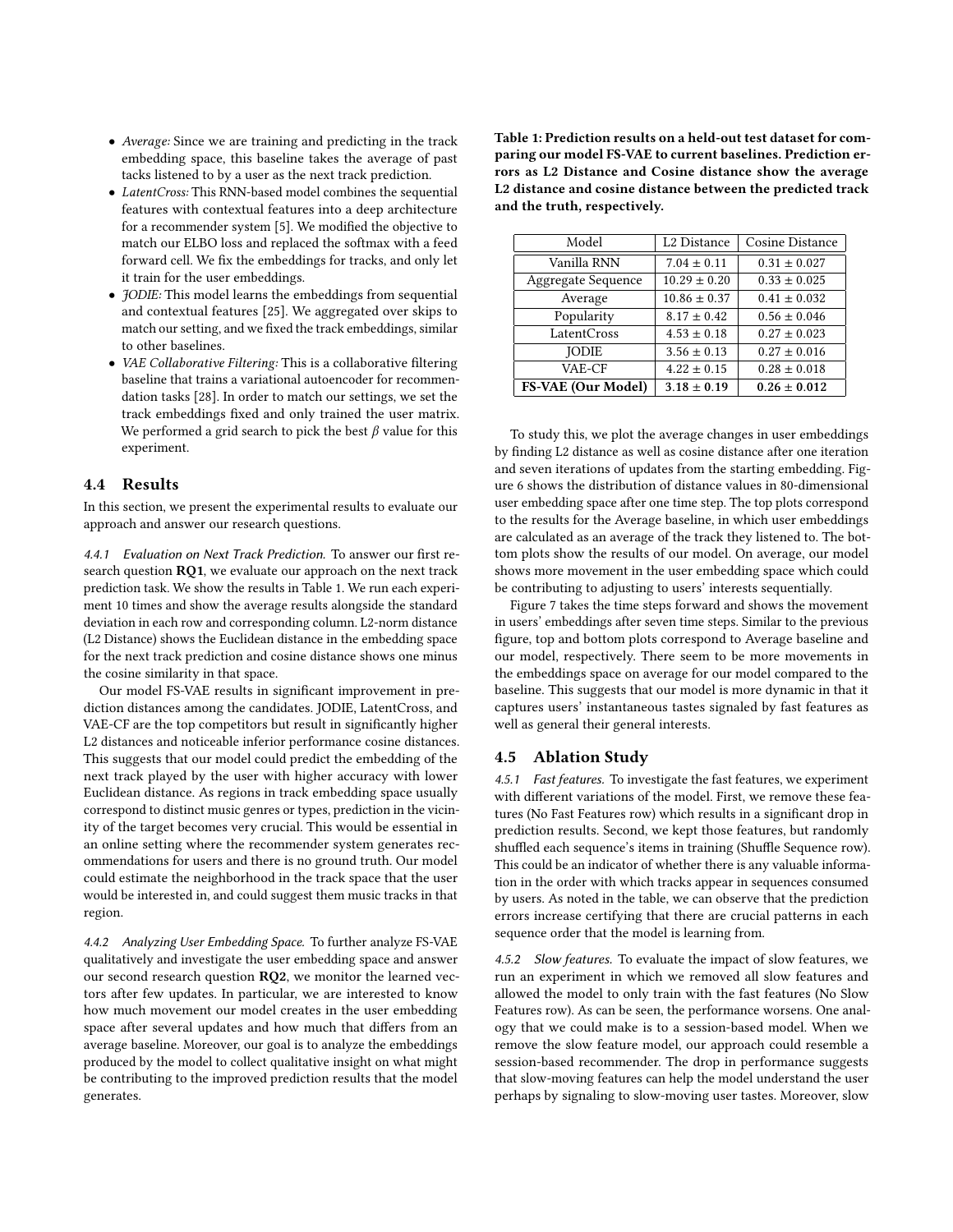<span id="page-7-0"></span>

Figure 6: Average changes in user representations after one time step. The top plots correspond to the average baseline model while the bottom plots show the result for our proposed model. The left and right hand side plots show the Cosine distance and L2 distance, respectively.

<span id="page-7-1"></span>

Figure 7: Average changes in user representations in the embedding space after seven time steps. The top plots correspond to the average baseline model while the bottom plots show the result for our proposed model. The left and right hand side plots show the Cosine distance and L2 distance, respectively.

features are still dynamic but move at a much slower pace than fast features. This enables the model to capture any new user interest and modify the representation accordingly. We view our approach as a dynamic user representation with a global-local strategy, global being the slow-moving users' tastes and local being their instantaneous preferences. If any current fast tastes continue to appear, it will be captured by the slow part as well eventually. It should be noted that the drop in prediction errors is less than removing

Table 2: Prediction results on a held-out test dataset for an ablation study of the model. Prediction errors as L2 Distance and Cosine distance show the average L2 distance and cosine distance between the predicted track and the truth, respectively.

| Model             | L <sub>2</sub> Distance | Cosine Distance  |
|-------------------|-------------------------|------------------|
| No Fast Features  | $12.13 \pm 0.19$        | $0.73 \pm 0.044$ |
| Shuffle Sequence  | $7.66 \pm 0.17$         | $0.31 \pm 0.042$ |
| No Slow Features  | $6.43 \pm 0.37$         | $0.32 \pm 0.035$ |
| Non Probabilistic | $5.44 \pm 0.38$         | $0.34 \pm 0.065$ |

the fast sequential feature, suggesting that it has a lower impact on learning users' preferences than fast features. This could be due to our target task being next item prediction. Our goal is to learn embeddings that represent users within the music space. Next track prediction is our proxy for approximating users' interests within that space. However, exploring other training tasks and investigating their impact on the embeddings would be an interesting future direction.

4.5.3 Probabilistic model. Finally, to evaluate the role of the probabilistic model and the Bayesian inference, we run experiments without the probabilistic network. The training loss is defined only as the reconstruction error, and variables  $z$ 's are removed. The results indicate that the generative process and the variational inference are influential in capturing users' preferences and producing better recommendations.

### 5 CONCLUSION

We present a novel approach for learning user representations in a recommender system by learning from their past interaction with the items. Our variational autoencoder-based model distinctively process slow-moving and fast-moving input features in a non-sequential and sequential process, respectively. In particular, in music streaming applications, users' preferences at any given moment are influenced by their general interests as well as their instantaneous tastes. Our goal is to learn these factors and capture them in users' embeddings from the slow-moving and fast-moving features, respectively. We develop a variational autoencoder model with a generative and inference network. We train an end-to-end network to learn user embeddings by optimizing for the next item as a proxy prediction target. Our experimental results on a realworld music streaming dataset show clear improvements over the current baselines.

In this paper, we mainly focus on music streaming applications; however, we could potentially extend this work to other domains. We incorporated the fact that users' taste in music is influenced by their general slow-moving interests as well their instantaneous preferences. Other domains such as news, online shopping, and movie recommendation are similar in nature. Our approach could be extended to those domains with some adaptations. Future works include an extension of this work to other domains such as text, video, or e-commerce. A/B testing is another important future work to confirm the results in an online setting.